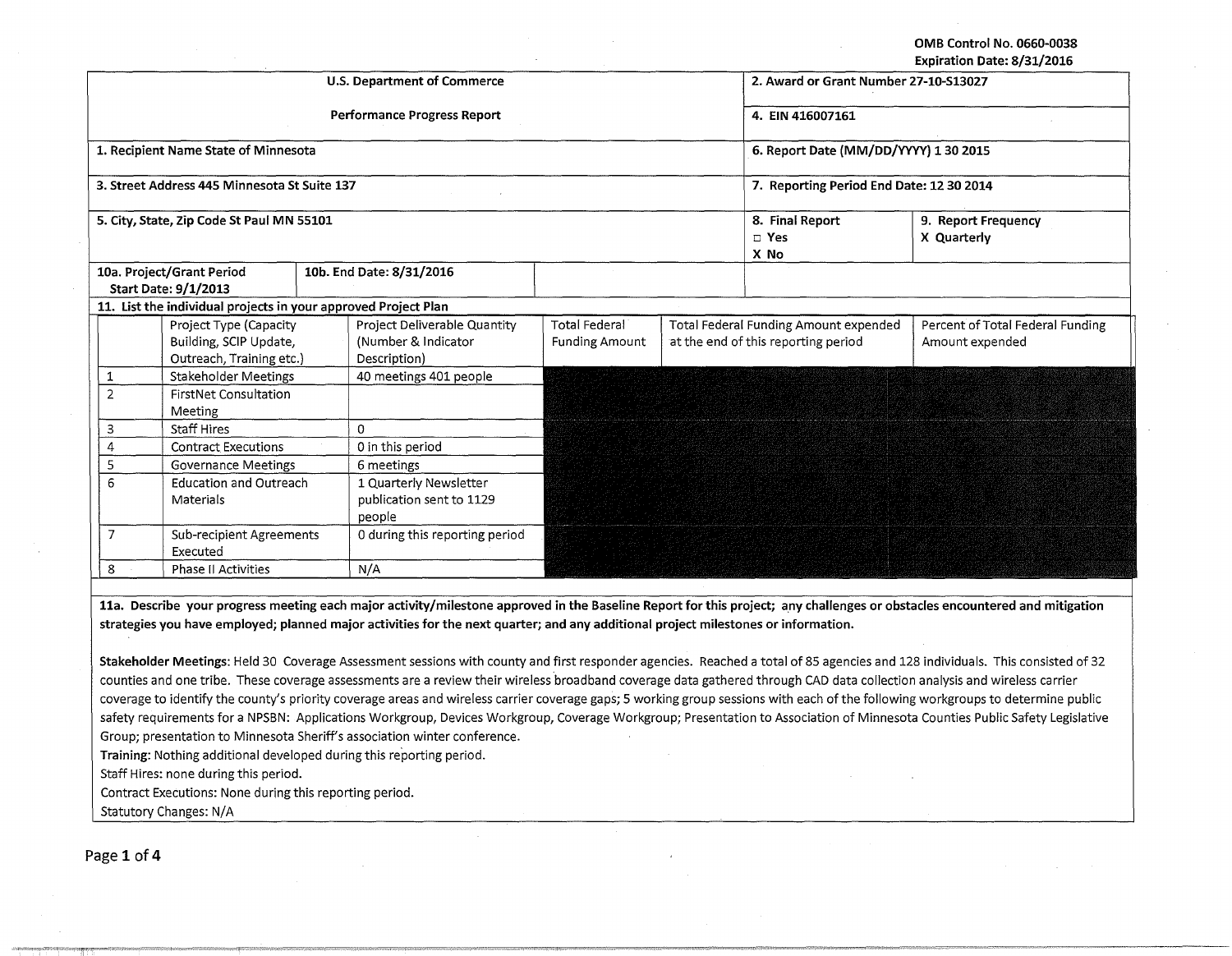Governance Meetings: Monthly meeting of Statewide Emergency Communications Board {SECB), monthly meeting of SECB Interoperable Data Committee. Education and Outreach materials: 1129 Quarterly newsletter published introducing the information presented to FirstNet at the MN consultation meeting.

11b. If the project team anticipates requesting any changes to the approved Baseline Report in the next quarter, describe those below. Note that any substantive changes to the Baseline Report must be approved by the Department of Commerce before implementation.

Regional Interoperability Coordinators salaries were included under salaries in the past reporting. They are now included under Subcontractors as they should. Previous reporting also did not separate out travel for sub-grantees, this report has been modified with the appropriate travel expenses under Travel.

llc. Provide any other information that would be useful to NTIA as it assesses this project's progress.

Meetings with Tribal entities indicate that they have an expectation to meet and consult with FirstNet directly. Many of Minnesota's regional advisory committees have invited tribal entities to join their regional governance structure and in most cases the tribes have joined and actively participate however, there will most likely be concerns with the Red Lake nation and a few others that feel very strongly that FirstNet should consult directly with them.

lld. Describe any success stories or best practices you have identified. Please be as specific as possible.

ECN Director Mines met with Minnesota Association of Counties, Public Safety Legislative Group to help them understand the goals and objectives of FirstNet and the value to Minnesota First Responders.

ECN Director Mines met with the Minnesota Sheriff's Association and presented the FirstNet project status.

12. Personnel

12a. If the project is not fully staffed, describe how any lack of staffing may impact the project's time line and when the project will be fully staffed.

The project is fully staffed.

12b. Staffing Table

|             | Job Title | FTE %    | <b>Project(s) Assigned</b>                     | Change                     |
|-------------|-----------|----------|------------------------------------------------|----------------------------|
| <b>SWIC</b> |           | 50       | Oversight of all activities.                   | Salary subsidized @<br>50% |
| <b>RIC</b>  |           | つに<br>رے | Support for governance, education and outreach | Contract amended           |
| <b>RIC</b>  |           | 25       | Support for governance, education and outreach | Contract amended           |
| <b>RIC</b>  |           | つち<br>ت  | Support for governance, education and outreach | Contract amended           |

Page 2 of 4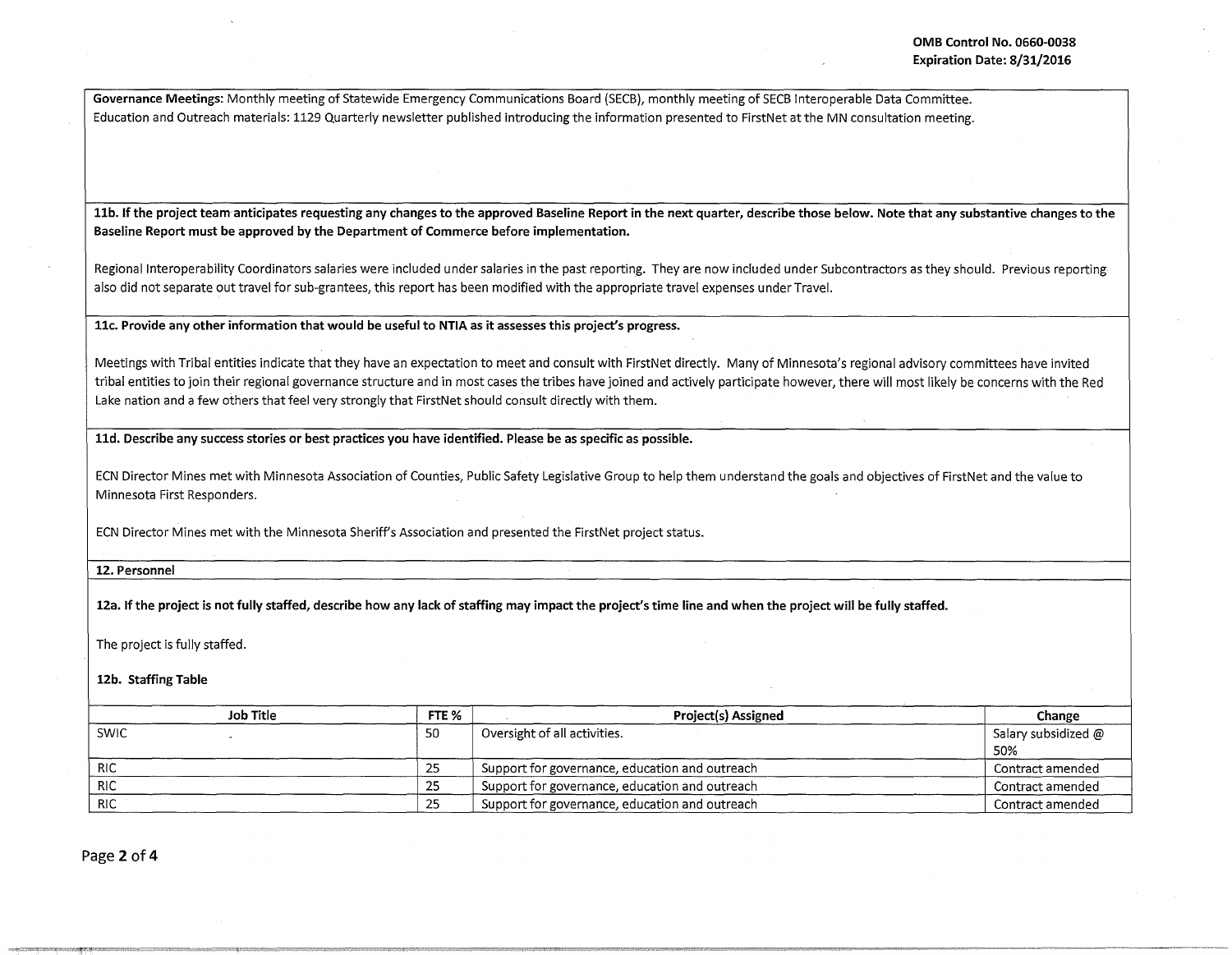L.

|                                                                                                                                                                                                 |                                  |                              |                                 |                            | Add Row                       | Remove Row    |                               |                                                                                                                                       |                                          |                          |
|-------------------------------------------------------------------------------------------------------------------------------------------------------------------------------------------------|----------------------------------|------------------------------|---------------------------------|----------------------------|-------------------------------|---------------|-------------------------------|---------------------------------------------------------------------------------------------------------------------------------------|------------------------------------------|--------------------------|
|                                                                                                                                                                                                 |                                  |                              |                                 |                            |                               |               |                               |                                                                                                                                       |                                          |                          |
| 13. Subcontracts (Vendors and/or Subrecipients)                                                                                                                                                 |                                  |                              |                                 |                            |                               |               |                               |                                                                                                                                       |                                          |                          |
|                                                                                                                                                                                                 |                                  |                              |                                 |                            |                               |               |                               | 13a. Subcontracts Table - Include all subcontractors. The totals from this table must equal the "Subcontracts Total" in Question 14f. |                                          |                          |
| Name                                                                                                                                                                                            | Subcontract Purpose              | Type                         | (Vendor/Subrec.)                | RFP/RFQ<br>Issued<br>(Y/N) | Contract<br>Executed<br>(Y/N) | Start<br>Date | End<br>Date                   | <b>Total Federal</b><br>Funds Allocated                                                                                               | <b>Total Matching</b><br>Funds Allocated | Project and % Assigned   |
| MnFCP                                                                                                                                                                                           | Comprehensive<br>consultation    |                              | Vendor                          | Y                          | Y                             | 11/4/20<br>13 | 6/31/2<br>016                 | \$1,114,884.00                                                                                                                        | \$278,721.00                             |                          |
| NE ECB                                                                                                                                                                                          | Regional consultation<br>support |                              | Vendor; joint-<br>powers entity | $\mathsf{N}$               | Y                             | 4/27/20<br>14 | 6/31/2<br>016                 | \$37,288.80                                                                                                                           | \$9322.20                                |                          |
| <b>NW ECB</b>                                                                                                                                                                                   | Regional consultation<br>support |                              | Vendor; joint-<br>powers entity | ${\sf N}$                  | Y                             | 4/27/20<br>14 | 6/31/2<br>016                 | \$37,288.80                                                                                                                           | \$9322.20                                |                          |
| <b>MESB</b>                                                                                                                                                                                     | Regional consultation<br>support |                              | Vendor: joint-<br>powers entity | N                          | Y                             | 4/27/20<br>14 | 6/31/2<br>016                 | \$37,288.80                                                                                                                           | \$9322.20                                |                          |
| SE ESB                                                                                                                                                                                          | Regional consultation<br>support |                              | Vendor; joint-<br>powers entity | ${\sf N}$                  | Y                             | 4/27/20<br>14 | 6/31/2<br>016                 | \$37,288.80                                                                                                                           | \$9322.20                                |                          |
| SR ECB                                                                                                                                                                                          | Regional consultation<br>support |                              | Vendor; joint-<br>powers entity | N                          | Y                             | 4/27/20<br>14 | 6/31/2<br>016                 | \$37,288.80                                                                                                                           | \$9322.20                                |                          |
| SW ECB                                                                                                                                                                                          | Regional consultation<br>support |                              | Vendor; joint-<br>powers entity | N                          | Y                             | 4/27/20<br>14 | 6/31/2<br>016                 | \$37,288.80                                                                                                                           | \$9322.20                                |                          |
| CM ECB                                                                                                                                                                                          | Regional consultation<br>support |                              | Vendor; joint-<br>powers entity | $\mathsf{N}$               | Y                             | 4/27/20<br>14 | 6/31/2<br>016                 | \$37,288.80                                                                                                                           | \$9322.20                                |                          |
| Add Row<br>Remove Row                                                                                                                                                                           |                                  |                              |                                 |                            |                               |               |                               |                                                                                                                                       |                                          |                          |
| 13b. Describe any challenges encountered with vendors and/or subrecipients.                                                                                                                     |                                  |                              |                                 |                            |                               |               |                               |                                                                                                                                       |                                          |                          |
| None at this time.                                                                                                                                                                              |                                  |                              |                                 |                            |                               |               |                               |                                                                                                                                       |                                          |                          |
| 14. Budget Worksheet                                                                                                                                                                            |                                  |                              |                                 |                            |                               |               |                               |                                                                                                                                       |                                          |                          |
| Columns 2, 3 and 4 must match your current project budget for the entire award, which is the SF-424A on file.<br>Only list matching funds that the Department of Commerce has already approved. |                                  |                              |                                 |                            |                               |               |                               |                                                                                                                                       |                                          |                          |
| Project Budget Element (1)                                                                                                                                                                      |                                  | Federal Funds<br>Awarded (2) |                                 | Approved Matching          | <b>Total Budget</b><br>(4)    |               | Federal Funds<br>Expended (5) | Approved Matching Funds<br>Expended (6)                                                                                               |                                          | Total Funds Expended (7) |

Page **3 of4**